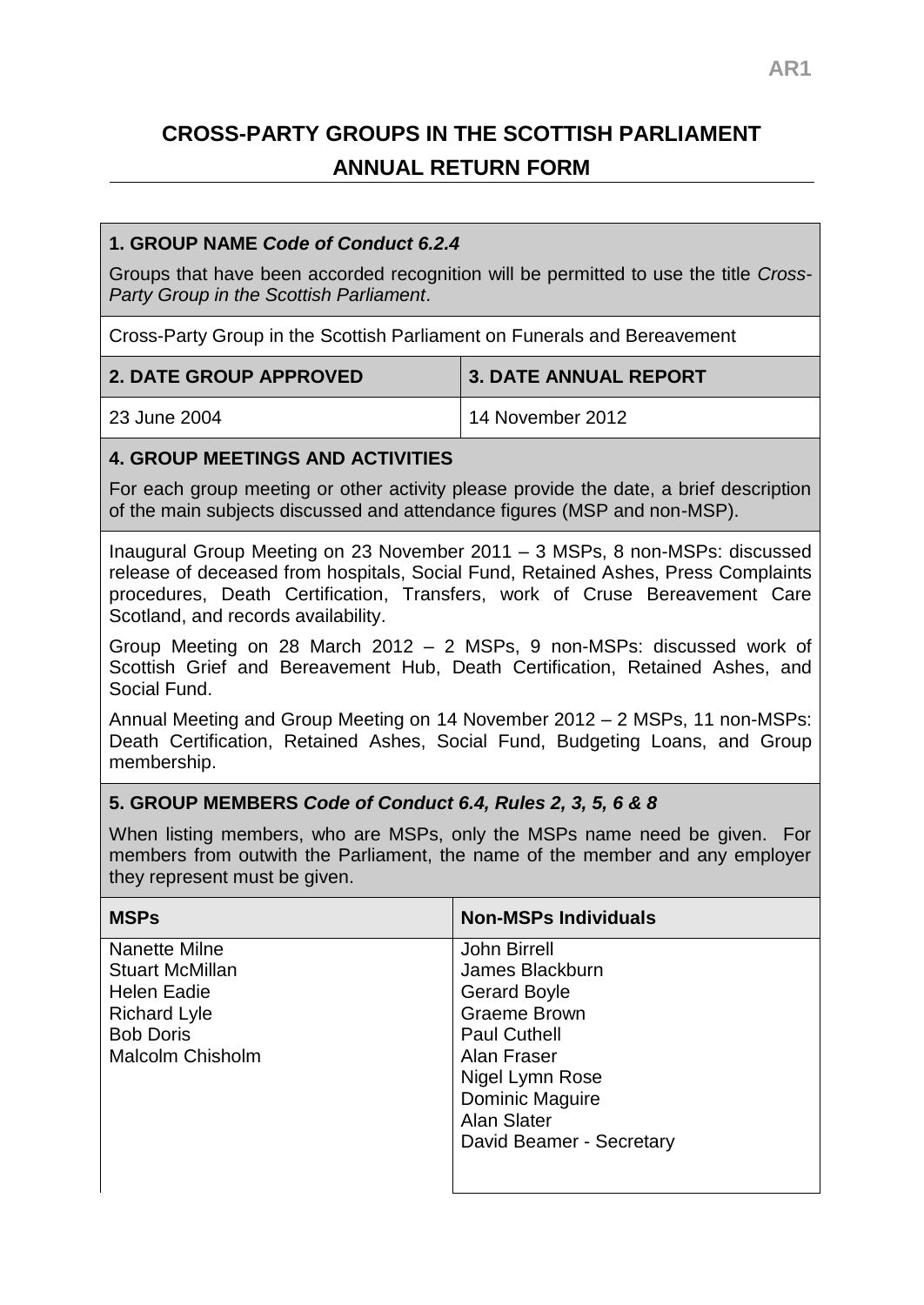| <b>Organisations</b>                             |
|--------------------------------------------------|
| <b>National Association of Funeral Directors</b> |
| <b>Cruse Bereavement Care Scotland</b>           |
| The Scottish Grief and Bereavement Hub           |

### **6. GROUP OFFICERS** *Code of Conduct 6.4, Rule 4*

Please amend titles as necessary e.g. to indicate joint office holders, or preferred titles.

| <b>Co-Convener</b> | Nanette Milne          |
|--------------------|------------------------|
| <b>Co-Convener</b> | <b>Stuart McMillan</b> |
| <b>Secretary</b>   | David Beamer           |
| <b>Treasurer</b>   |                        |

#### **7. FINANCIAL OR OTHER BENEFITS RECEIVED** *Code of Conduct 6.3.1 & 6.3.6, 6.4 Rule 10*

The group must register any financial or other material benefit received by the group from whatever source, where the value of the financial sum or benefit from any single source exceeds £500 in any one calendar year. This includes donations, sponsorship, subscriptions, hospitality, gifts, visits, provision of services or accommodation or staff assistance. The value of use of Parliamentary facilities need not be registered.

The details requiring to be registered include a brief description of the benefit, the approximate monetary value, the date on which it was received and the source from which it came. Where a consultancy organisation provides benefits, the client on whose behalf these are provided should be named.

| <b>Date</b> | <b>Amount</b> | <b>Description</b>                                                                                                                                                                                                                 |
|-------------|---------------|------------------------------------------------------------------------------------------------------------------------------------------------------------------------------------------------------------------------------------|
| Annual      | VAT           | £5,400 plus   The National Association of Funeral Directors pays<br>Brevia Consulting to provide administrative services to<br>the Group. David Beamer, a Director of Brevia<br>Consulting, is the elected Secretary of the Group. |

## **8. GROUP SUBSCRIPTION** *Code of Conduct 6.4, Rule 9*

Where a group charges or proposes to charge a subscription, this must be reasonable and the same for all members. The amount of the subscription should be registered and the purposes for which it is intended to use the subscription.

| Amount per group member per year |  |
|----------------------------------|--|
| Date subscription applied        |  |